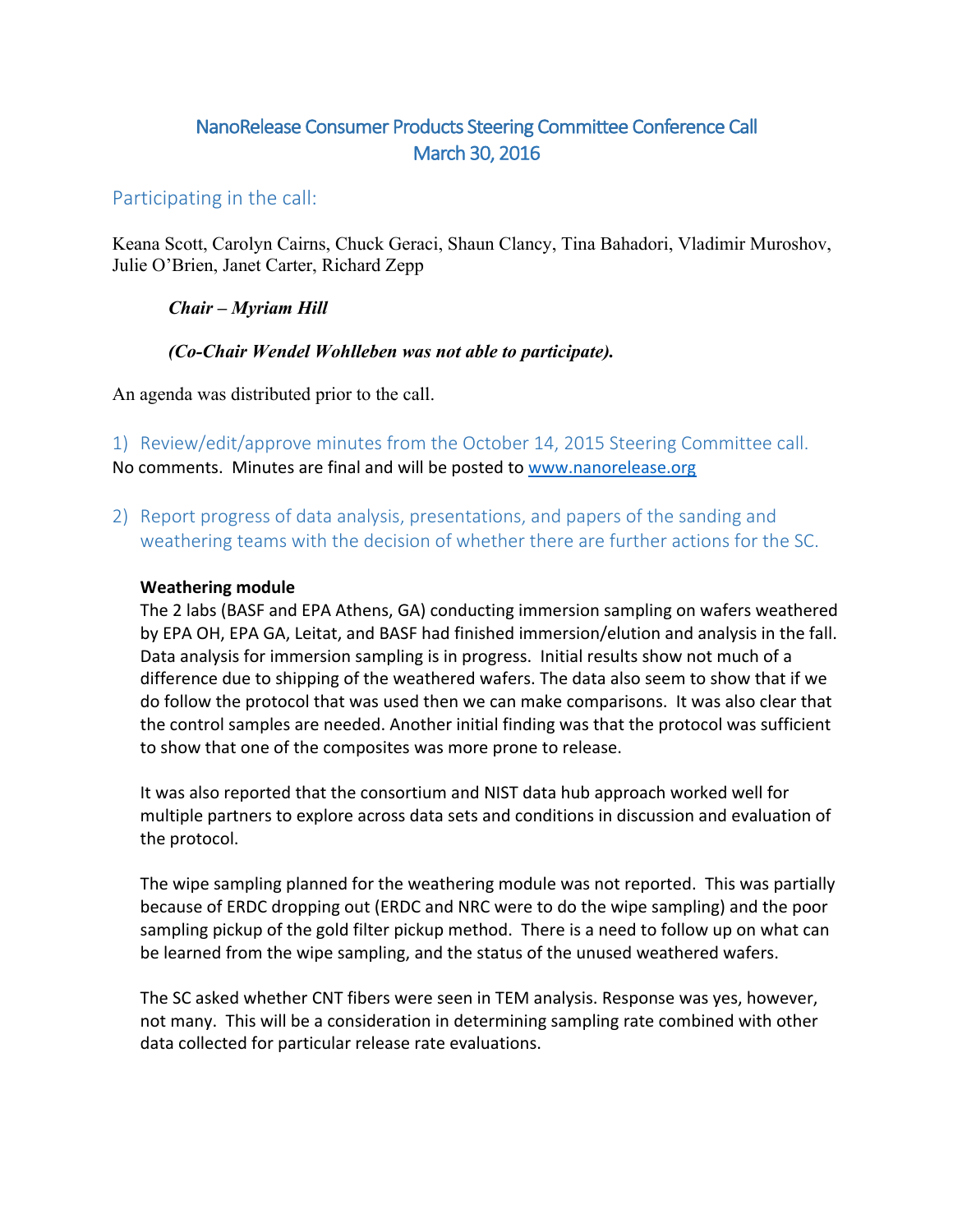SC asked whether the sampling approach was transferable to other nanofillers. Response from the weathering module representatives was "don't see why not."

No further actions by the SC were proposed.

Richard Zepp and Wendel Wohlleben will be at NanoTech 2016 and will present data from the weathering module in separate presentations shared with other weathering module participants. There is a pretty good story to tell about the utility of the protocol and the findings. 

(Note after meeting: The weathering module intends to share a full draft paper with the SC, aiming for mid May. One paper is planned. Authors will include all weathering labs and analysis labs for the weathered wafers. The target journal has not been decided.)

#### **Sanding module**

KIST, IUTA and CEA conducted sanding using the protocol and provided data to the NIST data hub. NIST and NRC conducted analysis of air filters and also provided analysis to the NIST data hub. IUTA, NIST, and NRC provided analysis of the data (inline and SEM). Initial reflections on the data analysis are:

- Real time in-line sampling results from IUTA, CEA, KIST and SEM particle evaluation from NIST and NRC show overall size range consistency. However,
	- **•** The group is having trouble evaluating the high res SEM images for particles under 240nm.
	- Shapes of the size distributions for the in-line sampling differ between the three labs.
- Not seeing micron and larger particles, but also very few particles seen in the submicron range on the gold filters. Not clear if this is a sampling rate or a filter problem.
- It helped to have multiple real time analysis modalities. (OPC, FMPS, CPC) to crosscorrelate and understand variations and similarities within and between labs.
- It may be that we need multiple filter capture (electrostatic, silicon wafer, etc) to be able to do differential analyses comparing large scale high capture rate low res with low capture rate high res, etc.
- Automation for image analysis in the high res SEM pictures is absolutely necessary
- The sanding module is looking at the meta data (e.g., handling, lab configurations) to see whether the source of the variation can be understood.
- It seems that the path forward will be to be a lot more detailed in protocol/sampling configuration.

No further actions by the SC were proposed.

Keana will be at NanoTech 2016 and will present the protocol and data from the sanding module co-authored by the sanding and analysis labs. The differences in particle size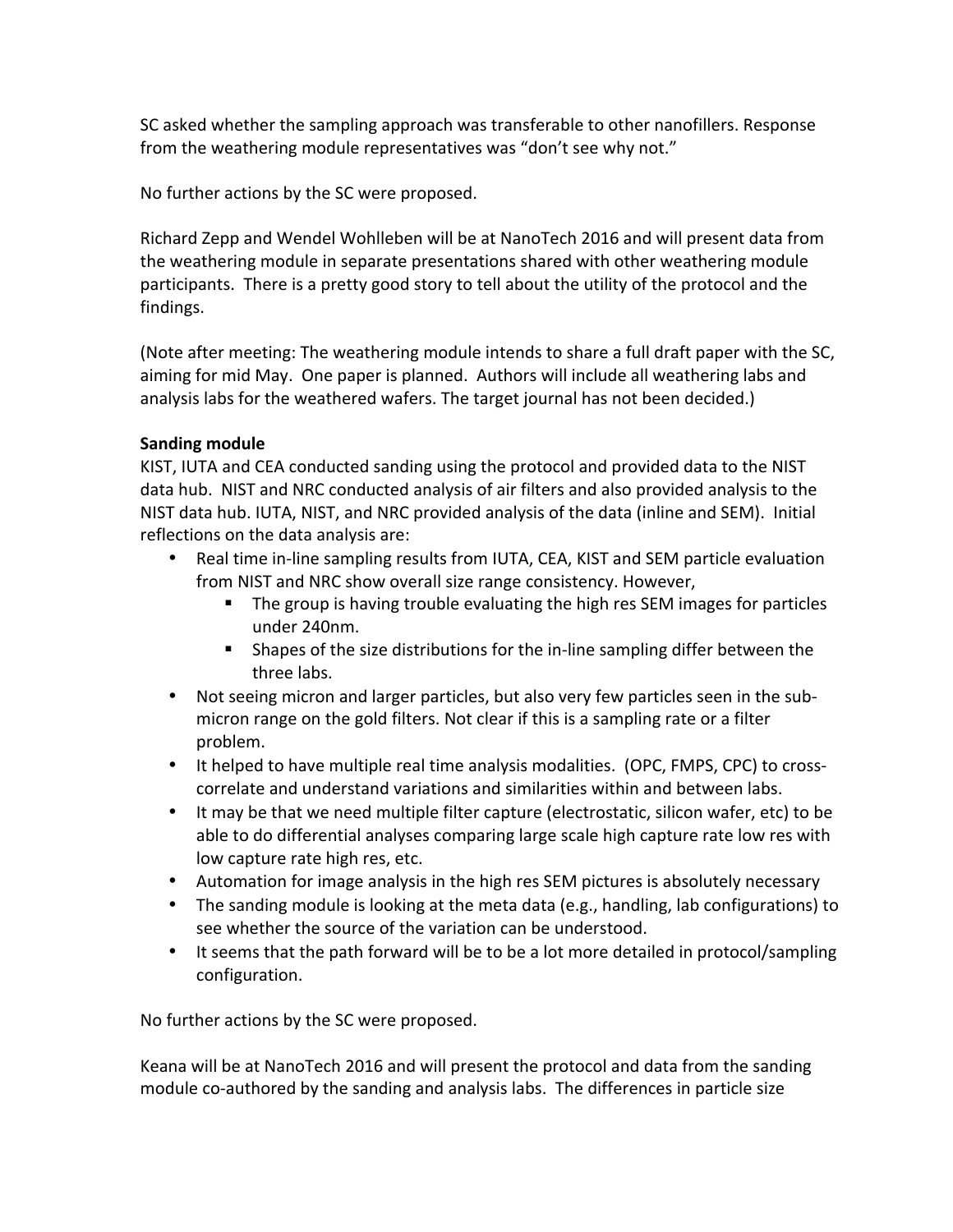distributions between the labs makes the interpretation difficult in terms of which aspects of the protocol are useful and what the path forward is for a standard method.

(Note after meeting: The sanding module intends to use the NanoTech 2016 presentation as an outline for a paper. An initial draft of the presentation is in preparation. The presentation has data that are useful to explore differences and similarities between labs. Timeline is unclear for the paper. Authors will include all sanding labs and analysis labs for the air filters. A target journal has not been selected.)

### **Overall paper**

A drafting team was proposed based on volunteers during the SC call comprising Richard Canady, Shaun Clancy, Myriam Hill, Carolyn Cairns. Anyone from the SC can volunteer to join the drafting team. Rick Canady will initiate the drafting based on summary slides in a presentation to Nanotech 2016. The presentation begins the session that includes Wendel Wohlleben, Richard Zepp, Keana Scott, and the many co-authors of the weathering and sanding modules. The charge of the paper will build from what was agreed to by the SC through the minutes from the October 2015 SC call.

- $\circ$  Describe "lessons learned" in how use of the draft protocols fared (e.g., what was planned vs what happened across labs and in the shipment of samples that may have affected sampling and measurement consistency).
- o Make recommendations for protocol improvement
- $\circ$  Offer opinion of whether the materials used by the modules are useful as reference materials for high/low probability of release, possibly with quantitative ranges. (and, if applicable, what modification would be needed).
- o Include observations (based on application of the protocol across the laboratories) regarding approaches to characterizing released materials, including quantifying the range of particle types associated with added nanomaterial (e.g., matrix-bound and free nanoparticle).

A target journal has not been selected

There was no discussion of presentations to NanoSafe in Grenoble November 2016 http://www.materials.cea.fr/en/Phocea/Vie\_des\_labos/Seminaires/index.php?id=36

One SC member proposed presentation of the findings of the project to OECD WPMN in September 2016 either in a satellite SG8 meeting or at the general WPMN meeting. The intention would be to pass on what was learned through the multi-stakeholder process and what the findings of the sanding and weathering module mean for methods development and for interpretation of data on hazard and exposure currently in the literature.

3) Decision regarding the proposal in the last call to have a webinar.

The possibility of a webinar or workshop was raised in the October 2015 SC call.